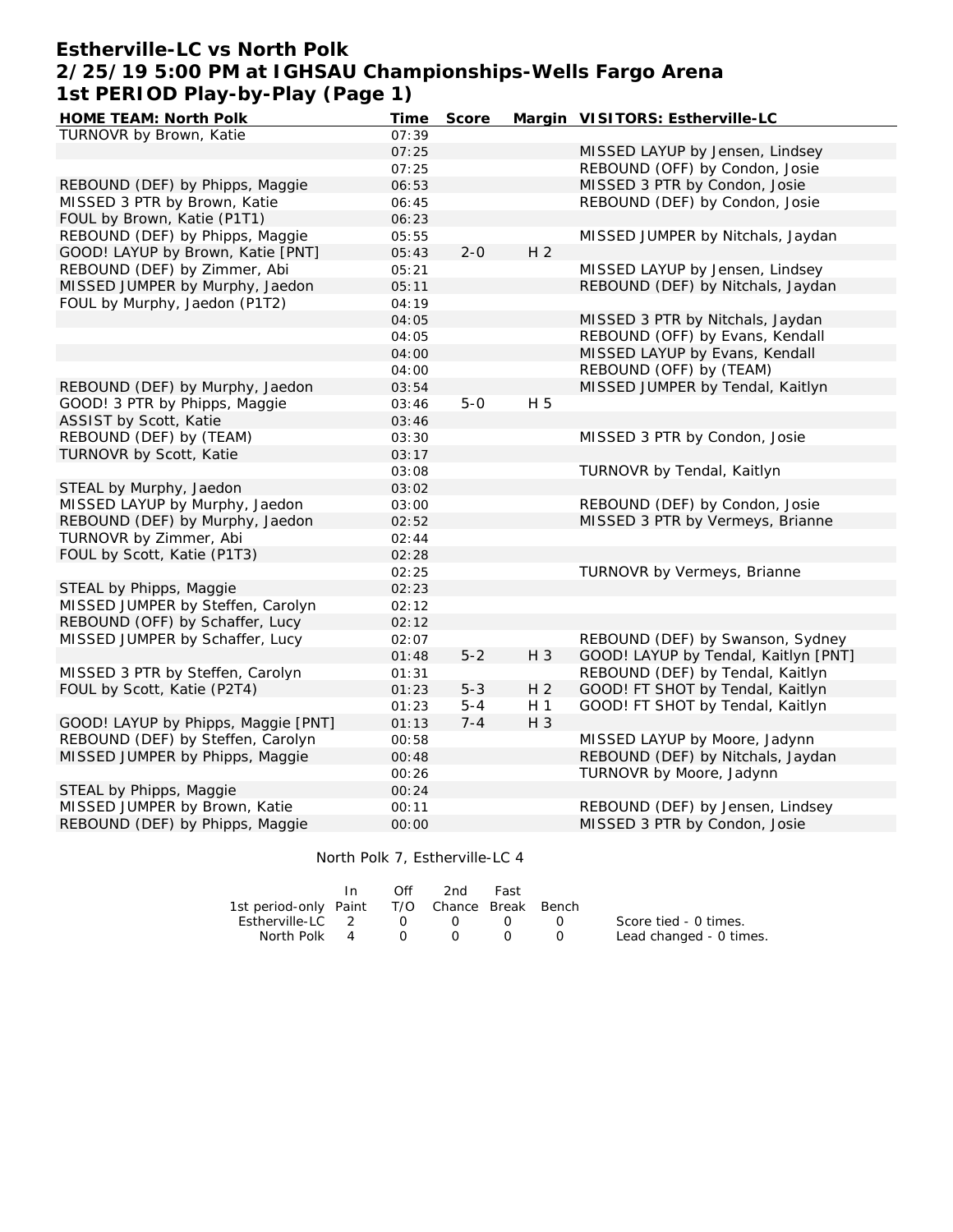## **Estherville-LC vs North Polk 2/25/19 5:00 PM at IGHSAU Championships-Wells Fargo Arena 2nd PERIOD Play-by-Play (Page 1)**

| HOME TEAM: North Polk               | Time           | Score     |                | Margin VISITORS: Estherville-LC                                     |
|-------------------------------------|----------------|-----------|----------------|---------------------------------------------------------------------|
| FOUL by Phipps, Maggie (P1T5)       | 07:53          | $7 - 5$   | H <sub>2</sub> | GOOD! FT SHOT by Tendal, Kaitlyn                                    |
| REBOUND (DEF) by (TEAM)             | 07:53          |           |                | MISSED FT SHOT by Tendal, Kaitlyn                                   |
| GOOD! LAYUP by Murphy, Jaedon [PNT] | 07:38          | $9 - 5$   | H 4            |                                                                     |
| REBOUND (DEF) by Brown, Katie       | 07:22          |           |                | MISSED 3 PTR by Condon, Josie                                       |
| TURNOVR by Brown, Katie             | 07:07          |           |                |                                                                     |
|                                     | 06:57          | $9 - 7$   | H <sub>2</sub> | GOOD! LAYUP by Condon, Josie [PNT]                                  |
| MISSED 3 PTR by Scott, Katie        | 06:42          |           |                | REBOUND (DEF) by Condon, Josie                                      |
|                                     | 06:31          |           |                | TURNOVR by Nitchals, Jaydan                                         |
|                                     | 06:31          |           |                | FOUL by Nitchals, Jaydan (P1T1)                                     |
| GOOD! LAYUP by Phipps, Maggie [PNT] | 06:18          | $11 - 7$  | H 4            |                                                                     |
|                                     | 06:04          | $11 - 9$  | H <sub>2</sub> | GOOD! JUMPER by Condon, Josie                                       |
| GOOD! LAYUP by Scott, Katie [PNT]   | 05:47          | $13-9$    | H 4            |                                                                     |
| REBOUND (DEF) by Murphy, Jaedon     | 05:34          |           |                | MISSED LAYUP by Condon, Josie                                       |
| GOOD! FT SHOT by Phipps, Maggie     | 05:26          | $14-9$    | H 5            | FOUL by Jensen, Lindsey (P1T2)                                      |
| MISSED FT SHOT by Phipps, Maggie    | 05:26          |           |                | REBOUND (DEF) by Condon, Josie                                      |
|                                     | 05:17          | $14 - 11$ | H 3            | GOOD! LAYUP by Jensen, Lindsey [PNT]                                |
| GOOD! LAYUP by Murphy, Jaedon [PNT] | 04:55          | $16 - 11$ | H 5            |                                                                     |
|                                     | 04:40          |           |                | TURNOVR by Nitchals, Jaydan                                         |
| STEAL by Zimmer, Abi                | 04:38          |           |                |                                                                     |
| GOOD! LAYUP by Zimmer, Abi [FB/PNT] | 04:34          | $18 - 11$ | H 7            |                                                                     |
|                                     | 04:33          |           |                | TIMEOUT 30sec                                                       |
| BLOCK by Phipps, Maggie             | 04:12          |           |                | MISSED LAYUP by Tendal, Kaitlyn                                     |
|                                     | 04:10          |           |                | REBOUND (OFF) by (TEAM)                                             |
|                                     | 04:07          |           |                | MISSED 3 PTR by Evans, Kendall                                      |
|                                     | 04:07          |           |                | REBOUND (OFF) by Moore, Jadynn                                      |
| FOUL by Scott, Katie (P3T6)         | 04:02          |           |                | MISSED FT SHOT by Moore, Jadynn                                     |
|                                     | 04:02          |           |                | REBOUND (OFF) by (DEADBALL)                                         |
| REBOUND (DEF) by Murphy, Jaedon     | 04:02          |           |                | MISSED FT SHOT by Moore, Jadynn                                     |
| MISSED 3 PTR by Brown, Katie        | 03:48          |           |                | REBOUND (DEF) by Tendal, Kaitlyn                                    |
| FOUL by Zimmer, Abi (P1T7)          | 03:33          | $18 - 12$ | H 6            | GOOD! FT SHOT by Tendal, Kaitlyn                                    |
|                                     | 03:33          | $18 - 13$ | H 5            | GOOD! FT SHOT by Tendal, Kaitlyn                                    |
| MISSED 3 PTR by Phipps, Maggie      | 03:28          |           |                | REBOUND (DEF) by Tendal, Kaitlyn                                    |
| FOUL by Schaffer, Lucy (P1T8)       | 03:25          | $18 - 14$ | H 4            | GOOD! FT SHOT by Tendal, Kaitlyn                                    |
|                                     | 03:25          | $18 - 15$ | $H_3$          | GOOD! FT SHOT by Tendal, Kaitlyn                                    |
| TIMEOUT 30sec                       | 03:25          |           |                |                                                                     |
| GOOD! LAYUP by Schaffer, Lucy [PNT] | 03:16          | $20 - 15$ | H 5            |                                                                     |
| BLOCK by Schaffer, Lucy             | 02:53          |           |                | MISSED 3 PTR by Condon, Josie                                       |
| REBOUND (DEF) by (TEAM)             | 02:51          |           |                |                                                                     |
| MISSED JUMPER by Phipps, Maggie     | 02:34          |           |                | REBOUND (DEF) by Nitchals, Jaydan                                   |
| BLOCK by Steffen, Carolyn           | 02:24          |           |                | MISSED 3 PTR by Evans, Kendall                                      |
| REBOUND (DEF) by Schaffer, Lucy     | 02:21          |           |                |                                                                     |
| GOOD! LAYUP by Phipps, Maggie [PNT] | 02:13          | $22 - 15$ | H 7            |                                                                     |
| GOOD! FT SHOT by Phipps, Maggie     | 02:13          | $23 - 15$ | H 8            | FOUL by Tendal, Kaitlyn (P1T3)                                      |
| REBOUND (DEF) by Steffen, Carolyn   | 02:04          |           |                | MISSED LAYUP by Tendal, Kaitlyn                                     |
| TURNOVR by Phipps, Maggie           | 01:57          |           |                |                                                                     |
|                                     | 01:46          | $23 - 18$ | H 5            | GOOD! 3 PTR by Nitchals, Jaydan                                     |
|                                     | 01:46          |           |                | ASSIST by Moore, Jadynn                                             |
|                                     |                |           |                |                                                                     |
| TURNOVR by Murphy, Jaedon           | 01:37<br>01:36 |           |                | STEAL by Nitchals, Jaydan                                           |
|                                     |                |           |                |                                                                     |
|                                     | 01:15          |           |                | MISSED 3 PTR by Moore, Jadynn                                       |
|                                     | 01:15          |           |                | REBOUND (OFF) by Jensen, Lindsey<br>MISSED LAYUP by Jensen, Lindsey |
|                                     | 01:12          |           |                | REBOUND (OFF) by Jensen, Lindsey                                    |
|                                     | 01:12          |           |                |                                                                     |
| REBOUND (DEF) by Murphy, Jaedon     | 00:45          |           |                | MISSED JUMPER by Tendal, Kaitlyn                                    |
|                                     | 00:31          |           |                | FOUL by Nitchals, Jaydan (P2T4)                                     |
| MISSED JUMPER by Phipps, Maggie     | 00:02          |           |                | REBOUND (DEF) by Condon, Josie                                      |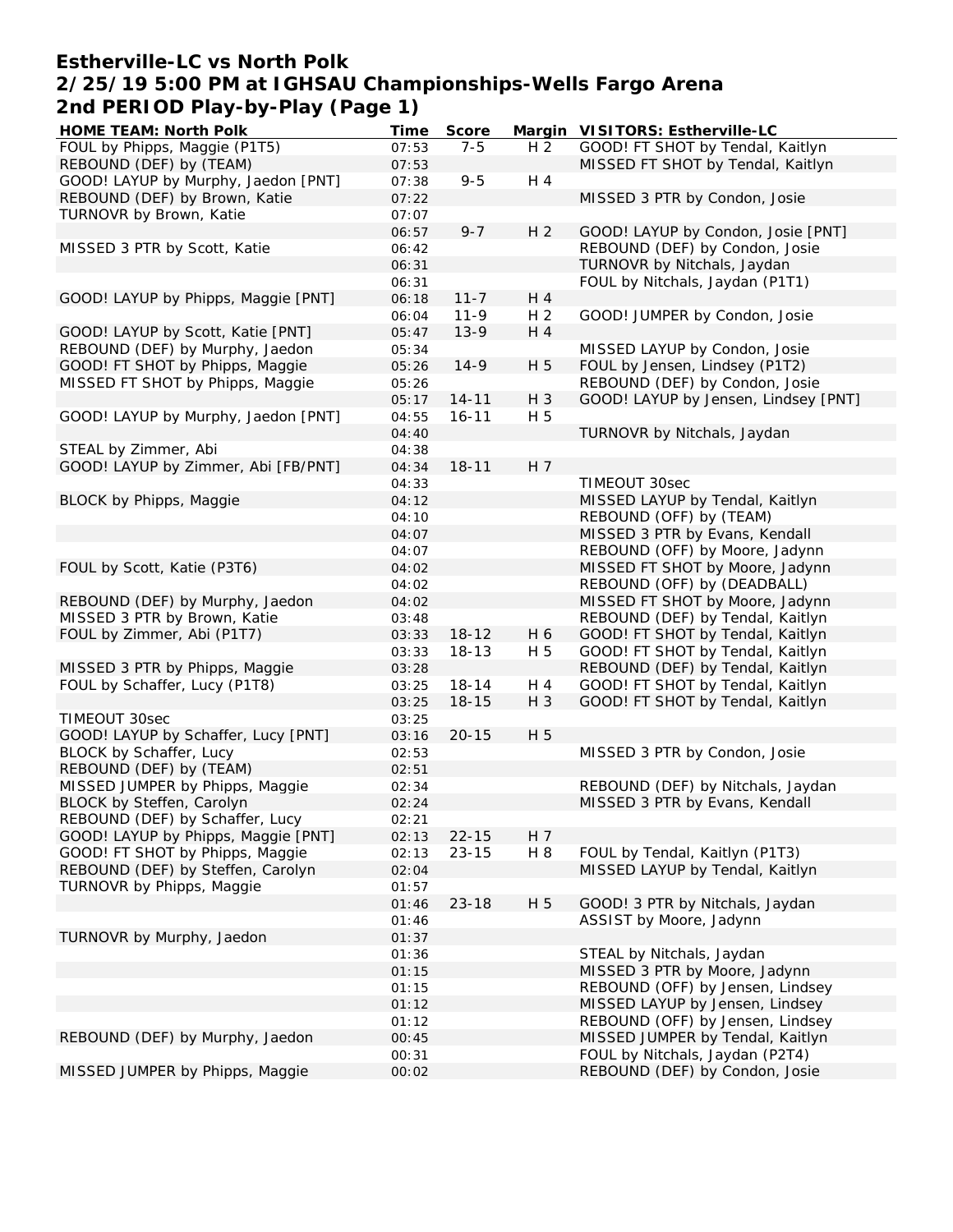# **Estherville-LC vs North Polk 2/25/19 5:00 PM at IGHSAU Championships-Wells Fargo Arena 2nd PERIOD Play-by-Play (Page 2)**

**HOME TEAM: North Polk Time Score Margin VISITORS: Estherville-LC**

### North Polk 23, Estherville-LC 18

|                                              | In. | Off          | 2nd       | Fast                          |                             |                         |
|----------------------------------------------|-----|--------------|-----------|-------------------------------|-----------------------------|-------------------------|
| 2nd period-only Paint T/O Chance Break Bench |     |              |           |                               |                             |                         |
| Estherville-LC 4                             |     | $5 \qquad 0$ |           | $\left( \right)$              | $\sim$ $\sim$ $\sim$ $\sim$ | Score tied - 0 times.   |
| North Polk 14                                |     | $\sim$ 4     | $\bigcap$ | $\overline{2}$ $\overline{2}$ |                             | Lead changed - 0 times. |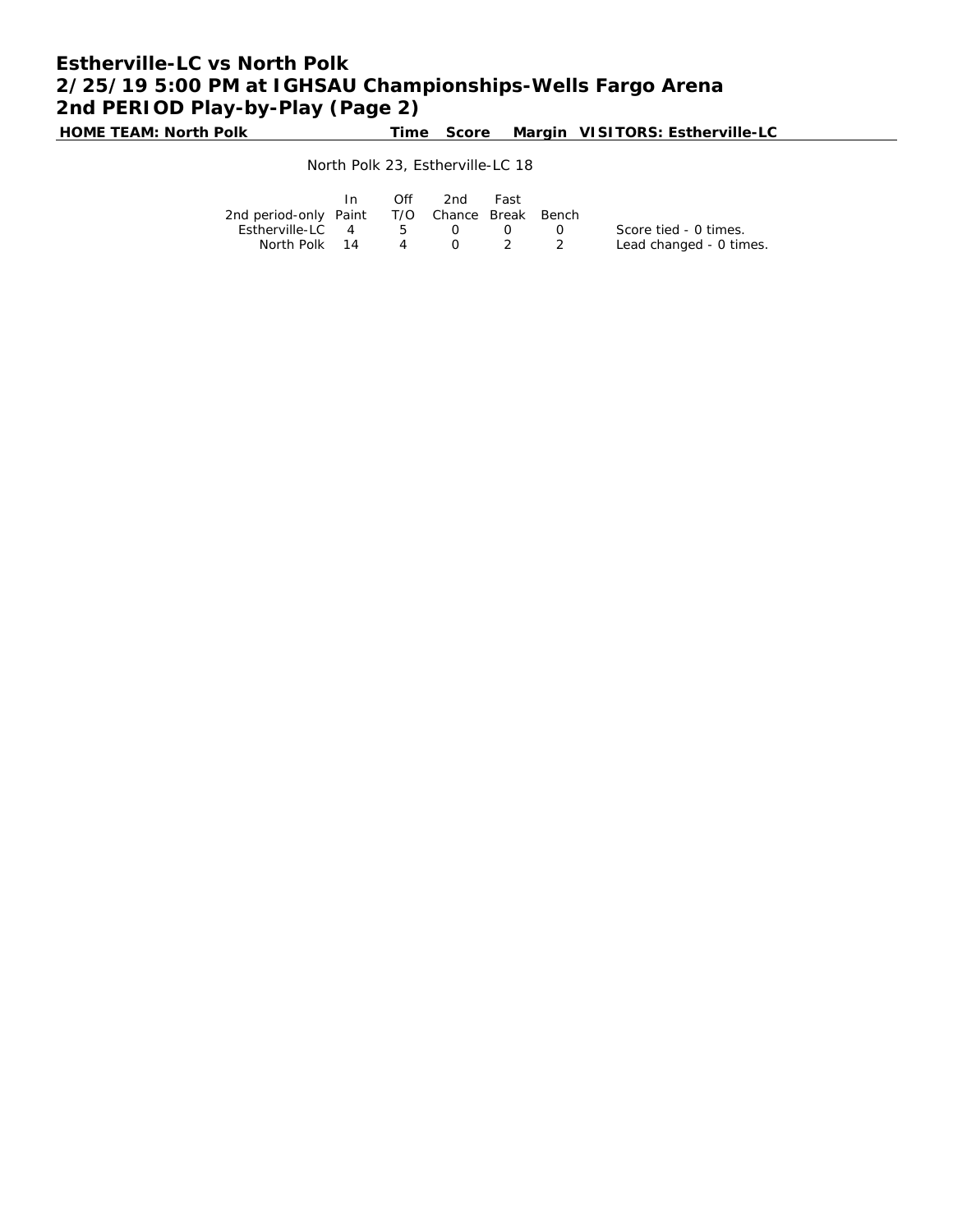### **Estherville-LC vs North Polk 2/25/19 5:00 PM at IGHSAU Championships-Wells Fargo Arena 3rd PERIOD Play-by-Play (Page 1)**

| HOME TEAM: North Polk                                              | Time           | Score              |            | Margin VISITORS: Estherville-LC                                      |
|--------------------------------------------------------------------|----------------|--------------------|------------|----------------------------------------------------------------------|
| MISSED JUMPER by Murphy, Jaedon                                    | 07:44          |                    |            |                                                                      |
| REBOUND (OFF) by Brown, Katie                                      | 07:44          |                    |            |                                                                      |
| GOOD! LAYUP by Brown, Katie [PNT]                                  | 07:41          | $25 - 18$          | H 7        |                                                                      |
| REBOUND (DEF) by Brown, Katie                                      | 07:21          |                    |            | MISSED LAYUP by Tendal, Kaitlyn                                      |
| MISSED 3 PTR by Phipps, Maggie                                     | 07:13          |                    |            |                                                                      |
| REBOUND (OFF) by Murphy, Jaedon                                    | 07:13          |                    |            |                                                                      |
| GOOD! LAYUP by Murphy, Jaedon [PNT]                                | 07:09          | $27 - 18$          | H 9        |                                                                      |
|                                                                    | 07:06          |                    |            | TIMEOUT 30sec                                                        |
|                                                                    | 06:51          |                    |            | MISSED 3 PTR by Nitchals, Jaydan                                     |
|                                                                    | 06:51          |                    |            | REBOUND (OFF) by Condon, Josie<br>GOOD! LAYUP by Condon, Josie [PNT] |
| GOOD! LAYUP by Brown, Katie [PNT]                                  | 06:47<br>06:32 | $27 - 20$<br>29-20 | H 7<br>H 9 |                                                                      |
| REBOUND (DEF) by Murphy, Jaedon                                    | 06:16          |                    |            | MISSED 3 PTR by Condon, Josie                                        |
| MISSED FT SHOT by Zimmer, Abi                                      | 06:03          |                    |            | FOUL by Nitchals, Jaydan (P3T1)                                      |
| REBOUND (OFF) by (DEADBALL)                                        | 06:03          |                    |            |                                                                      |
| MISSED FT SHOT by Zimmer, Abi                                      | 06:03          |                    |            |                                                                      |
| REBOUND (OFF) by Phipps, Maggie                                    | 06:03          |                    |            |                                                                      |
| GOOD! 3 PTR by Murphy, Jaedon                                      | 05:58          | $32 - 20$          | H 12       |                                                                      |
| ASSIST by Brown, Katie                                             | 05:58          |                    |            |                                                                      |
|                                                                    | 05:41          | $32 - 22$          | H 10       | GOOD! LAYUP by Jensen, Lindsey [PNT]                                 |
| MISSED LAYUP by Phipps, Maggie                                     | 05:24          |                    |            | REBOUND (DEF) by Nitchals, Jaydan                                    |
| FOUL by Murphy, Jaedon (P2T1)                                      | 05:10          |                    |            |                                                                      |
|                                                                    | 05:07          | $32 - 24$          | H 8        | GOOD! LAYUP by Moore, Jadynn [PNT]                                   |
| MISSED 3 PTR by Phipps, Maggie                                     | 04:46          |                    |            | REBOUND (DEF) by Tendal, Kaitlyn                                     |
|                                                                    | 04:38          |                    |            | TURNOVR by Tendal, Kaitlyn                                           |
| TURNOVR by Phipps, Maggie                                          | 04:28          |                    |            |                                                                      |
| FOUL by Phipps, Maggie (P2T2)                                      | 04:28          |                    |            |                                                                      |
| REBOUND (DEF) by Brown, Katie                                      | 04:18          |                    |            | MISSED 3 PTR by Moore, Jadynn                                        |
| GOOD! FT SHOT by Brown, Katie                                      | 04:09          | $33 - 24$          | H 9        | FOUL by Condon, Josie (P1T2)                                         |
| GOOD! FT SHOT by Brown, Katie                                      | 04:09          | $34 - 24$          | H 10       |                                                                      |
| REBOUND (DEF) by Murphy, Jaedon                                    | 03:50          |                    |            | MISSED JUMPER by Moore, Jadynn                                       |
| MISSED LAYUP by Zimmer, Abi                                        | 03:43          |                    |            | REBOUND (DEF) by Condon, Josie                                       |
|                                                                    | 03:36          | $34 - 27$          | H 7        | GOOD! 3 PTR by Vermeys, Brianne                                      |
|                                                                    | 03:36          |                    |            | ASSIST by Condon, Josie                                              |
| GOOD! LAYUP by Scott, Katie [PNT]                                  | 03:19          | $36 - 27$          | H 9        |                                                                      |
| REBOUND (DEF) by Brown, Katie<br>GOOD! LAYUP by Brown, Katie [PNT] | 03:06          | $38 - 27$          | H 11       | MISSED 3 PTR by Condon, Josie                                        |
| REBOUND (DEF) by Zimmer, Abi                                       | 02:56<br>02:40 |                    |            | MISSED 3 PTR by Tendal, Kaitlyn                                      |
| GOOD! LAYUP by Scott, Katie [FB/PNT]                               | 02:29          | $40 - 27$          | H 13       |                                                                      |
|                                                                    | 02:29          |                    |            | ASSIST by Moore, Jadynn                                              |
| GOOD! FT SHOT by Scott, Katie                                      | 02:29          | $41 - 27$          | H 14       |                                                                      |
|                                                                    | 02:11          |                    |            | TURNOVR by Jensen, Lindsey                                           |
| STEAL by Brown, Katie                                              | 02:10          |                    |            |                                                                      |
| TURNOVR by Phipps, Maggie                                          | 02:01          |                    |            |                                                                      |
| REBOUND (DEF) by Schaffer, Lucy                                    | 01:50          |                    |            | MISSED 3 PTR by Vermeys, Brianne                                     |
| GOOD! JUMPER by Phipps, Maggie                                     | 01:40          | $43 - 27$          | H 16       |                                                                      |
|                                                                    | 01:17          |                    |            | TURNOVR by Jensen, Lindsey                                           |
| STEAL by Phipps, Maggie                                            | 01:16          |                    |            |                                                                      |
| MISSED 3 PTR by Phipps, Maggie                                     | 01:12          |                    |            |                                                                      |
| REBOUND (OFF) by Schaffer, Lucy                                    | 01:12          |                    |            |                                                                      |
| MISSED JUMPER by Steffen, Carolyn                                  | 01:06          |                    |            |                                                                      |
| REBOUND (OFF) by Steffen, Carolyn                                  | 01:06          |                    |            |                                                                      |
| MISSED 3 PTR by Phipps, Maggie                                     | 01:01          |                    |            | REBOUND (DEF) by Jensen, Lindsey                                     |
|                                                                    | 00:49          | $43 - 30$          | H 13       | GOOD! 3 PTR by Condon, Josie                                         |
| MISSED 3 PTR by Phipps, Maggie                                     | 00:04          |                    |            | REBOUND (DEF) by Tendal, Kaitlyn                                     |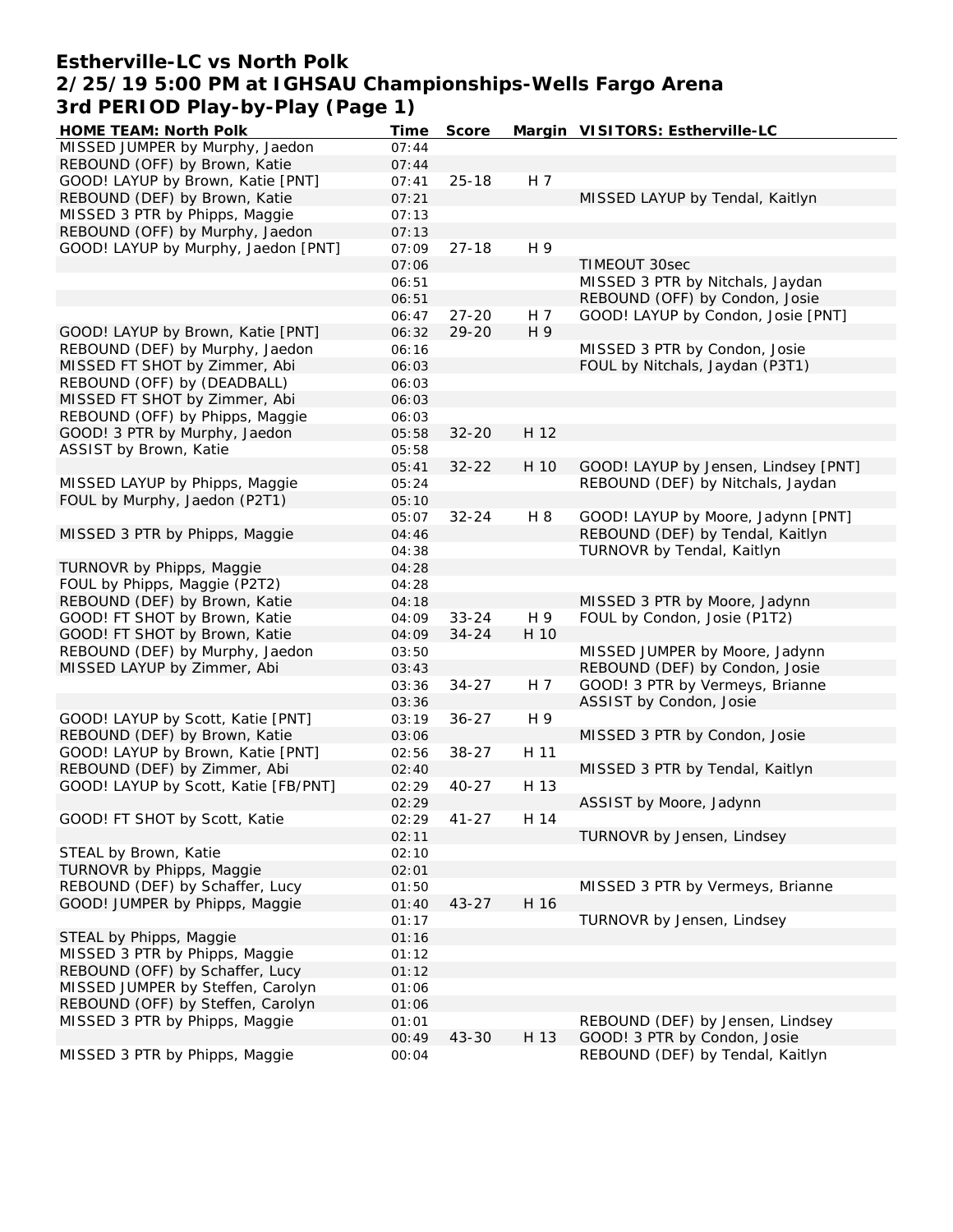# **Estherville-LC vs North Polk 2/25/19 5:00 PM at IGHSAU Championships-Wells Fargo Arena 3rd PERIOD Play-by-Play (Page 2)**

**HOME TEAM: North Polk Time Score Margin VISITORS: Estherville-LC**

#### North Polk 43, Estherville-LC 30

|                                              | $\mathsf{In}$ | Off | 2nd                            | Fast             |         |                         |
|----------------------------------------------|---------------|-----|--------------------------------|------------------|---------|-------------------------|
| 3rd period-only Paint T/O Chance Break Bench |               |     |                                |                  |         |                         |
| Estherville-LC 6 0 2                         |               |     |                                | $\left( \right)$ | $5 - 5$ | Score tied - 0 times.   |
| North Polk 12                                |               |     | $0 \qquad 7 \qquad 2 \qquad 0$ |                  |         | Lead changed - 0 times. |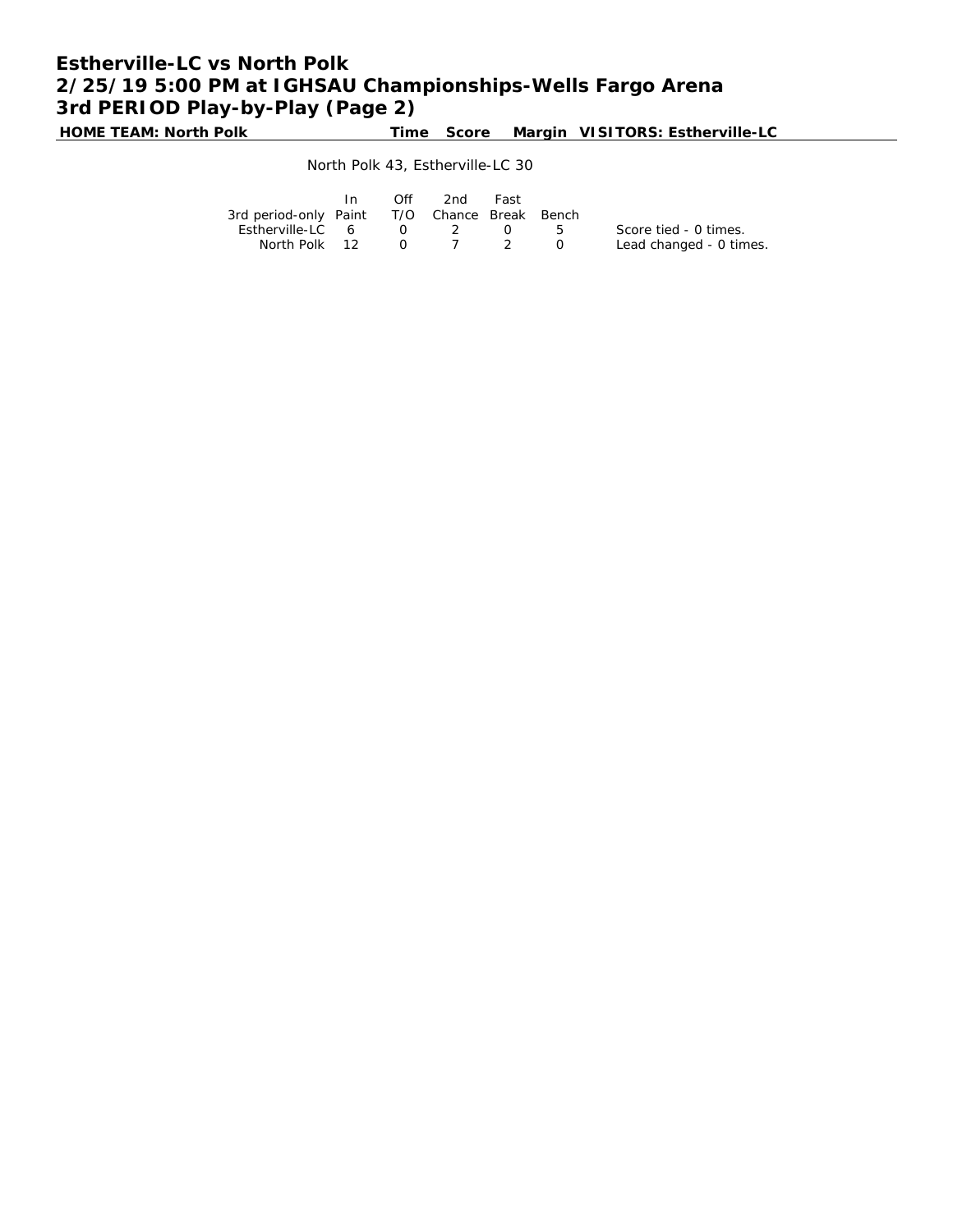## **Estherville-LC vs North Polk 2/25/19 5:00 PM at IGHSAU Championships-Wells Fargo Arena 4th PERIOD Play-by-Play (Page 1)**

| HOME TEAM: North Polk                | Time  | Score     |      | Margin VISITORS: Estherville-LC         |
|--------------------------------------|-------|-----------|------|-----------------------------------------|
|                                      | 07:43 |           |      | TURNOVR by Jensen, Lindsey              |
| STEAL by Phipps, Maggie              | 07:42 |           |      |                                         |
|                                      | 07:38 |           |      | FOUL by Jensen, Lindsey (P2T3)          |
| GOOD! FT SHOT by Phipps, Maggie      | 07:37 | 44-30     | H 14 |                                         |
| MISSED FT SHOT by Phipps, Maggie     | 07:37 |           |      | REBOUND (DEF) by Condon, Josie          |
|                                      | 07:25 |           |      | MISSED LAYUP by Tendal, Kaitlyn         |
|                                      |       |           |      |                                         |
|                                      | 07:25 |           |      | REBOUND (OFF) by Jensen, Lindsey        |
|                                      | 07:20 | 44-32     | H 12 | GOOD! LAYUP by Jensen, Lindsey [PNT]    |
| TURNOVR by Brown, Katie              | 07:05 |           |      |                                         |
|                                      | 07:04 |           |      | STEAL by Condon, Josie                  |
|                                      | 06:59 | 44-34     | H 10 | GOOD! LAYUP by Condon, Josie [FB/PNT]   |
| TIMEOUT 30sec                        | 06:48 |           |      |                                         |
| GOOD! JUMPER by Brown, Katie         | 06:30 | 46-34     | H 12 |                                         |
| ASSIST by Murphy, Jaedon             | 06:30 |           |      |                                         |
|                                      |       |           |      |                                         |
|                                      | 06:11 | 46-36     | H 10 | GOOD! LAYUP by Condon, Josie [PNT]      |
| MISSED 3 PTR by Brown, Katie         | 05:59 |           |      |                                         |
| REBOUND (OFF) by Zimmer, Abi         | 05:59 |           |      |                                         |
|                                      | 05:49 |           |      | FOUL by Vermeys, Brianne (P1T4)         |
| GOOD! FT SHOT by Murphy, Jaedon      | 05:47 | $47 - 36$ | H 11 |                                         |
| GOOD! FT SHOT by Murphy, Jaedon      | 05:47 | 48-36     | H 12 |                                         |
| REBOUND (DEF) by Zimmer, Abi         | 05:38 |           |      | MISSED 3 PTR by Vermeys, Brianne        |
| TURNOVR by Murphy, Jaedon            | 05:25 |           |      |                                         |
|                                      |       |           |      |                                         |
| REBOUND (DEF) by Murphy, Jaedon      | 05:14 |           |      | MISSED JUMPER by Moore, Jadynn          |
| GOOD! 3 PTR by Phipps, Maggie        | 05:06 | $51 - 36$ | H 15 |                                         |
| ASSIST by Scott, Katie               | 05:06 |           |      |                                         |
| REBOUND (DEF) by Scott, Katie        | 04:55 |           |      | MISSED JUMPER by Moore, Jadynn          |
| MISSED 3 PTR by Phipps, Maggie       | 04:47 |           |      | REBOUND (DEF) by Moore, Jadynn          |
|                                      | 04:31 | 51-39     | H 12 | GOOD! 3 PTR by Condon, Josie            |
| <b>TIMEOUT TEAM</b>                  | 04:20 |           |      |                                         |
|                                      |       |           |      |                                         |
| MISSED LAYUP by Phipps, Maggie       | 04:03 |           |      | REBOUND (DEF) by Condon, Josie          |
|                                      | 03:47 | $51 - 41$ | H 10 | GOOD! LAYUP by Rosfjord, Adrienne [PNT] |
| FOUL by Phipps, Maggie (P3T3)        | 03:47 | $51 - 42$ | H 9  | GOOD! FT SHOT by Rosfjord, Adrienne     |
|                                      | 03:28 |           |      | FOUL by Jensen, Lindsey (P3T5)          |
| MISSED LAYUP by Phipps, Maggie       | 03:22 |           |      | REBOUND (DEF) by Condon, Josie          |
| REBOUND (DEF) by Brown, Katie        | 03:14 |           |      | MISSED 3 PTR by Condon, Josie           |
| MISSED FT SHOT by Zimmer, Abi        | 03:05 |           |      | FOUL by Condon, Josie (P2T6)            |
| REBOUND (OFF) by (DEADBALL)          | 03:05 |           |      |                                         |
|                                      |       |           |      |                                         |
| MISSED FT SHOT by Zimmer, Abi        | 03:05 |           |      | REBOUND (DEF) by Condon, Josie          |
|                                      | 02:57 |           |      | MISSED JUMPER by Nitchals, Jaydan       |
|                                      | 02:57 |           |      | REBOUND (OFF) by Evans, Kendall         |
| FOUL by Phipps, Maggie (P4T4)        | 02:54 |           |      |                                         |
| REBOUND (DEF) by Zimmer, Abi         | 02:47 |           |      | MISSED LAYUP by Tendal, Kaitlyn         |
| GOOD! LAYUP by Brown, Katie [FB/PNT] | 02:40 | $53 - 42$ | H 11 |                                         |
| ASSIST by Scott, Katie               | 02:39 |           |      |                                         |
|                                      | 02:35 |           |      | TIMEOUT TEAM                            |
|                                      |       |           |      |                                         |
| REBOUND (DEF) by Murphy, Jaedon      | 02:18 |           |      | MISSED LAYUP by Condon, Josie           |
|                                      | 01:53 |           |      | FOUL by Condon, Josie (P3T7)            |
| GOOD! FT SHOT by Murphy, Jaedon      | 01:49 | 54-42     | H 12 |                                         |
| GOOD! FT SHOT by Murphy, Jaedon      | 01:49 | 55-42     | H 13 |                                         |
|                                      | 01:39 | 55-45     | H 10 | GOOD! 3 PTR by Condon, Josie            |
|                                      | 01:30 |           |      | TIMEOUT 30sec                           |
| GOOD! LAYUP by Phipps, Maggie [PNT]  | 01:14 | $57 - 45$ | H 12 |                                         |
| REBOUND (DEF) by Murphy, Jaedon      |       |           |      | MISSED 3 PTR by Condon, Josie           |
|                                      | 01:06 |           |      |                                         |
| MISSED LAYUP by Phipps, Maggie       | 00:58 |           |      | REBOUND (DEF) by Rosfjord, Adrienne     |
|                                      | 00:48 | 57-47     | H 10 | GOOD! LAYUP by Condon, Josie [PNT]      |
| GOOD! FT SHOT by Murphy, Jaedon      | 00:42 | 58-47     | H 11 | FOUL by Condon, Josie (P4T8)            |
| GOOD! FT SHOT by Murphy, Jaedon      | 00:42 | 59-47     | H 12 |                                         |
|                                      | 00:34 |           |      | MISSED 3 PTR by Evans, Kendall          |
|                                      | 00:34 |           |      | REBOUND (OFF) by (TEAM)                 |
|                                      | 00:28 |           |      | MISSED 3 PTR by White, Maggie           |
|                                      |       |           |      |                                         |